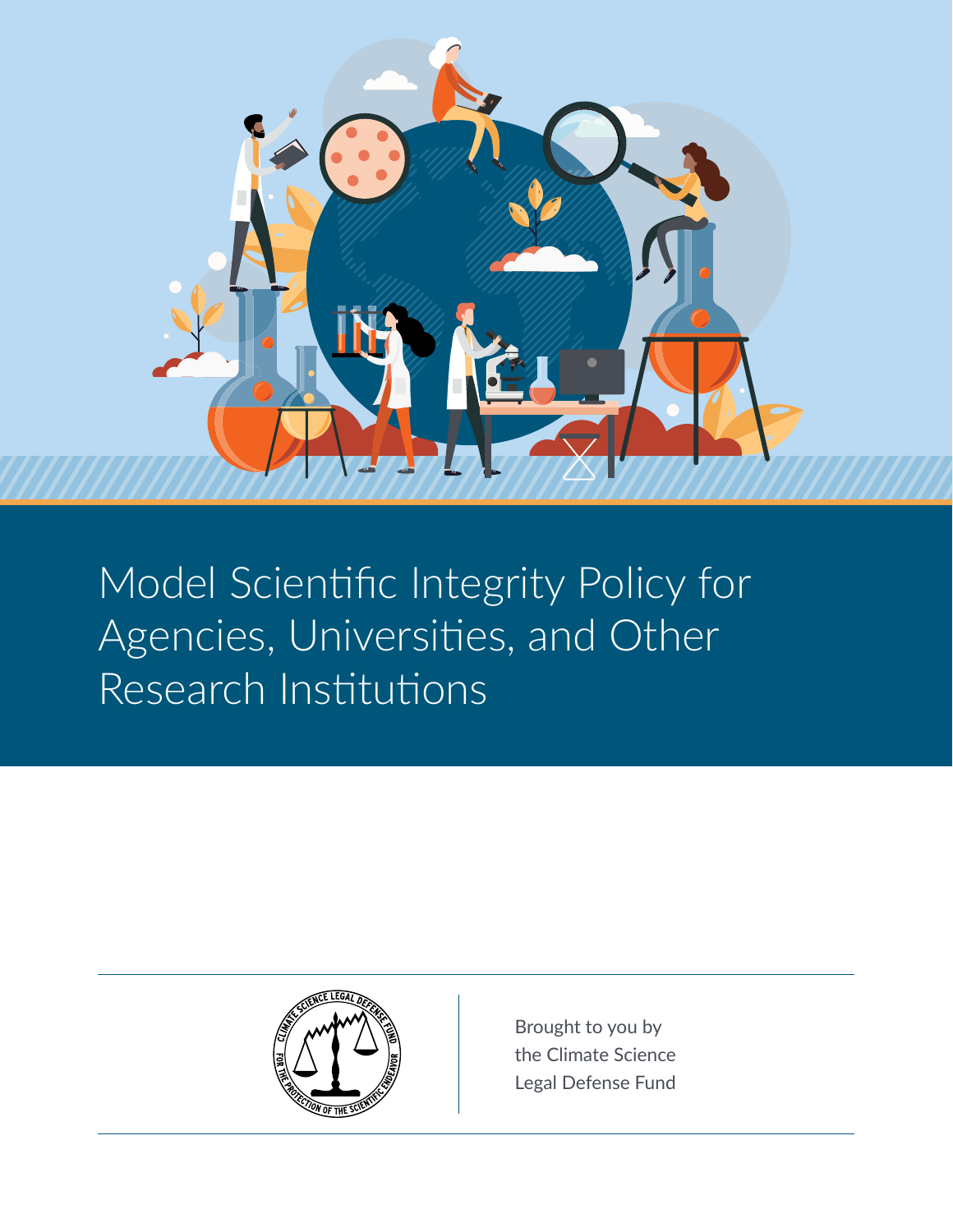# Table of Contents

|                 | <b>Purpose</b>                                                            | 3  |
|-----------------|---------------------------------------------------------------------------|----|
|                 |                                                                           |    |
| $\overline{2}$  | <b>Scope</b>                                                              | 3  |
|                 |                                                                           |    |
| $\overline{3}$  | <b>Definition of Scientific Integrity</b>                                 | 4  |
|                 |                                                                           |    |
| 4               | <b>Violations of Scientific Integrity</b>                                 | 4  |
|                 |                                                                           |    |
| 5               | <b>Procedure for Handling Allegations of Loss of Scientific Integrity</b> | 10 |
|                 |                                                                           |    |
| $6\phantom{1}6$ | Rights of Complainants, Respondents, Witnesses & Other Participants 15    |    |
|                 |                                                                           |    |
| 7               | <b>Public Availability and Ongoing Performance Assessment</b>             | 15 |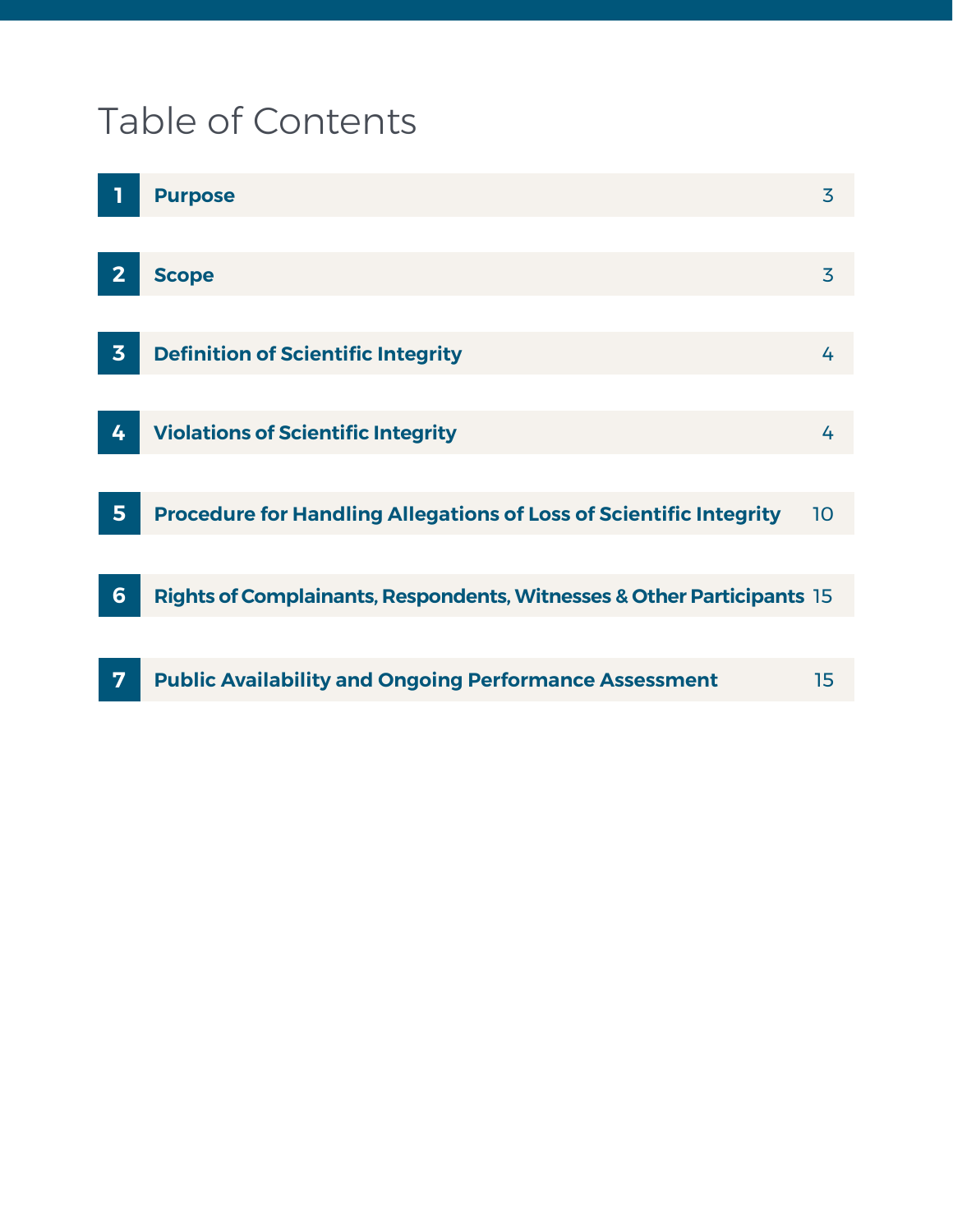## Introduction

## **Model Scientific Integrity Policy for Agencies, Universities, and Other Institutions**

For decades, the United States has taken pride in being a world leader in science and technology. We have relied on trusted scientific agencies and universities to develop, implement, and analyze rigorously conducted studies that protect us from harmful pollutants, or lead to the development of treatments for dangerous diseases or the invention of important new technologies. The best scientists and engineers from around the world compete to study and teach at our top-tier research universities.

The credibility and reliability of the science that is done at these institutions is absolutely essential to maintaining this standing. If a government scientific agency issues a new regulation, law-makers and the public must have confidence that it is based on sound, accurate science and not driven instead by political considerations or cultural biases. Similarly, if a university or state-run lab puts out a study, participants in the relevant field must believe that it is objective and well-run in order for it to be useful.

Unfortunately, events in recent years have shown how quickly the credibility and reputations of these institutions can deteriorate when political concerns influence or interfere with their work. We have seen federal agencies such as the Environmental Protection Agency and the Department of the Interior do almost complete about-faces on attempts to study and address climate change, with research abruptly halted, websites rapidly taken down, and scientists prevented from publicly communicating about their work. As Hurricane Dorian approached the U.S. mainland in early fall 2019, we saw the National Oceanic and Atmospheric Administration release an unsigned, false statement supporting President Trump's mistaken assertion that Alabama was in the hurricane's projected path. Tragically, in recent months we have seen how the resistance of political leadership within the federal government to facing the politically inconvenient reality of the COVID-19 pandemic resulted in the muzzling of scientists at the Centers for Disease Control and Prevention, the hampering of state and university labs' development and production of tests for the disease, the promotion of unproven treatments for the disease, and the provision of false reassurances to the public. This subordination of science to political concerns appears to have squandered whatever opportunity there may have been to mitigate the course of the pandemic, at considerable cost in human lives and economic well-being.

This is why protecting scientific integrity is more pressing now than perhaps ever before. For some years now, the prominent federal scientific agencies have had scientific integrity policies. Unfortunately, these policies are often difficult to navigate and, in many instances, they fail to adequately address fundamental issues such as political interference and censorship.<sup>1</sup> Moreover, agency policies often do not provide a very clear or workable

<sup>1</sup> *See* Gretchen T. Goldman *et al.*, *Perceived Losses of Scientific Integrity Under the Trump Administration: A Survey of Federal Scientists,* PLoS One (Apr. 2020),<https://journals.plos.org/plosone/article?id=10.1371/journal.pone.0231929>*. See also* Union of Concerned Scientists, *A Roadmap for Science in Decisionmaking* (Aug. 2020),<https://www.ucsusa.org/resources/roadmap-science-decisionmaking>.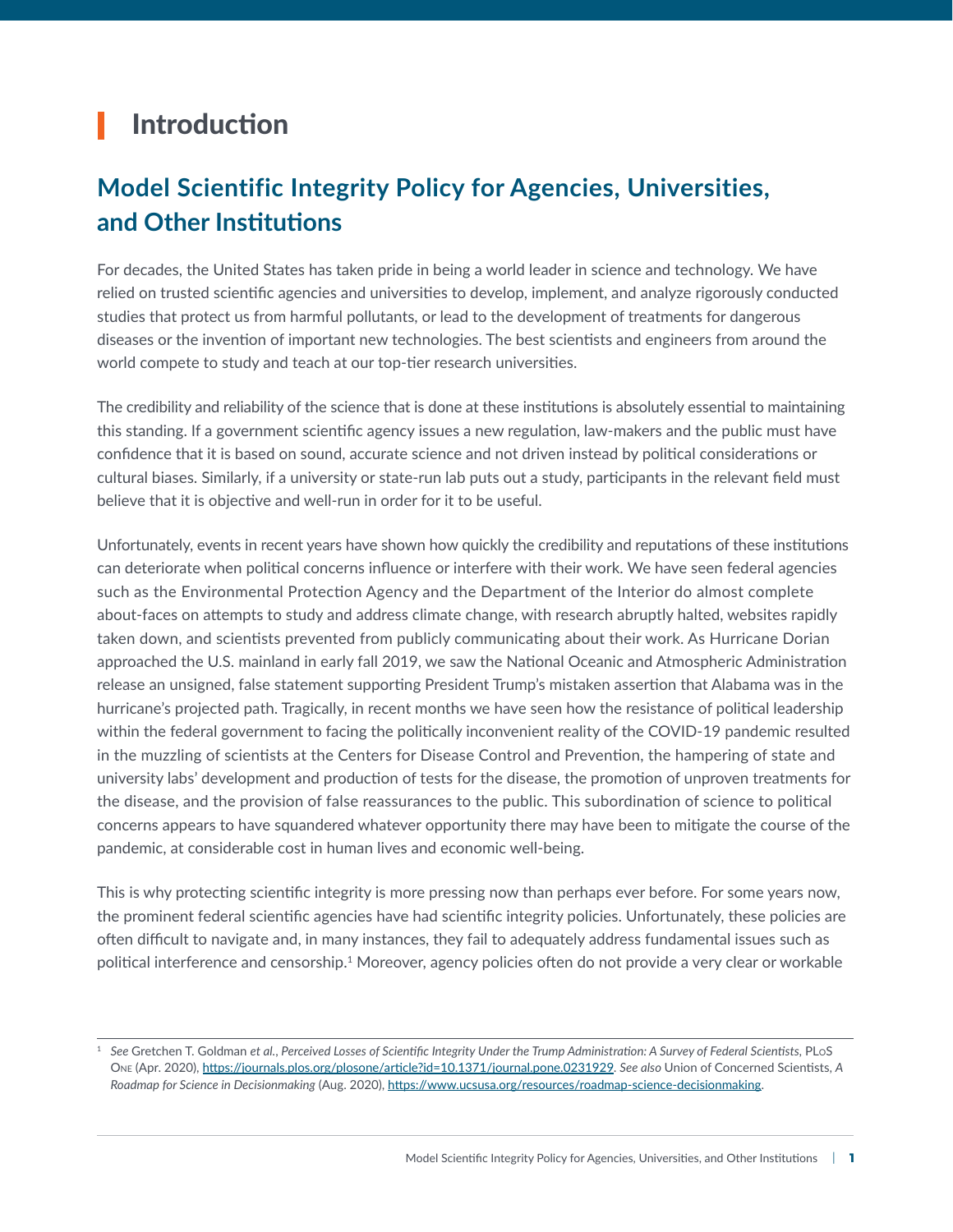framework for the process of filing, evaluating, investigating, and resolving complaints regarding loss of scientific integrity. Perhaps even more alarming, research universities generally do not have policies in place that address these issues at all. Nor do most state agencies involved in scientific endeavors.

It is in hopes of remedying these shortcomings that we have developed this model language for a scientific integrity policy. Where appropriate, we have cited to the existing policy or policies that provide the basis for the specific language.

It is our hope that decision-makers at institutions ranging from federal and state agencies to universities will find this model language useful and will adopt it as operative policy for their organizations.

**This guide is not a substitute for legal advice. If you are a scientist facing a scientific integrity issue, please contact CSLDF or another attorney for help.** 

#### **Contact CSLDF at (646) 801-0853**

**Or send an email to [lawyer@csldf.org](mailto:lawyer%40csldf.org?subject=)**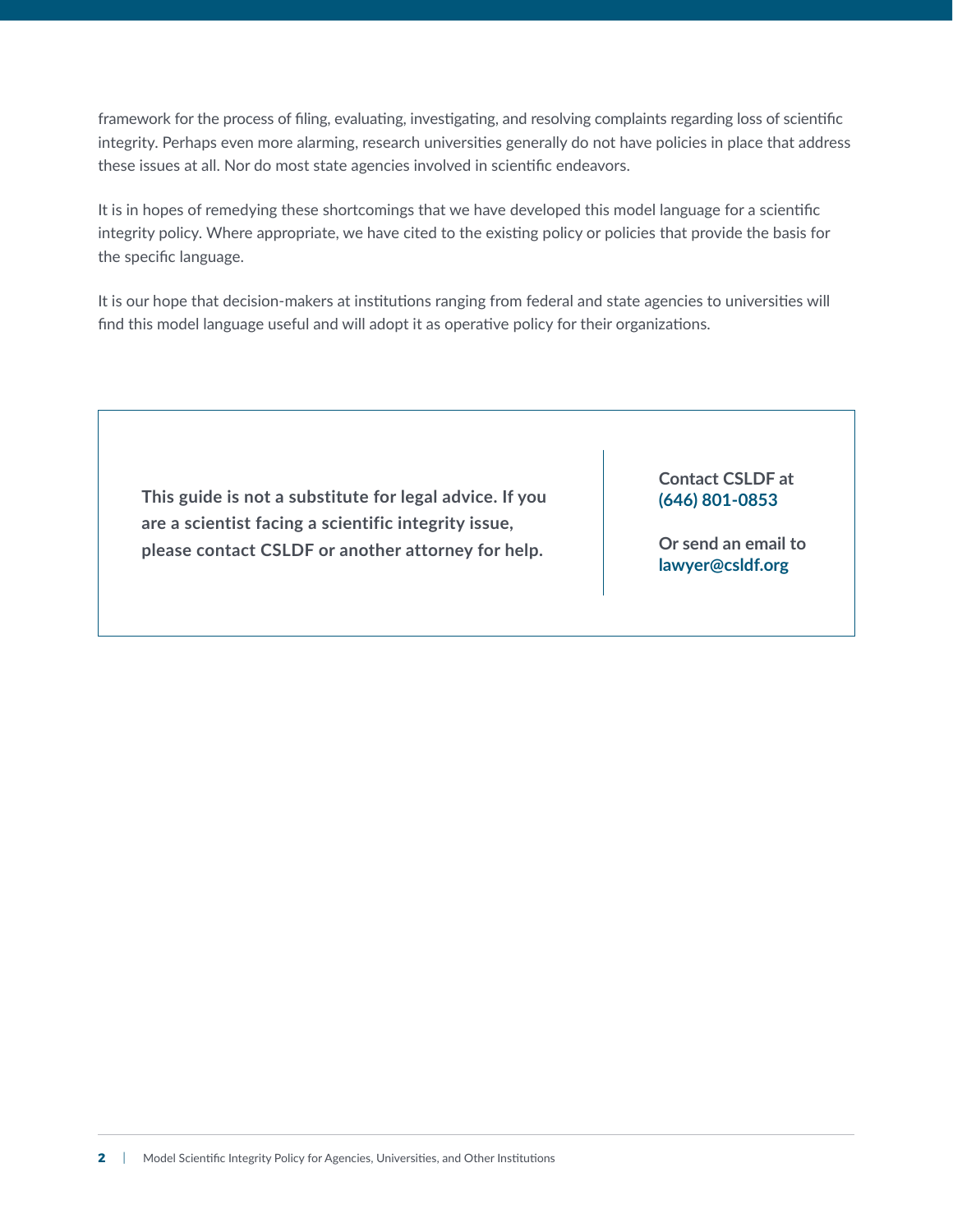#### <span id="page-4-0"></span>**1 Purpose**

In order for [institution] to fulfill its mission, it is essential that there be widespread confidence—on the part of scientists, policy-makers, the courts, and the general public—in the quality, validity, and reliability of [institution's] science.<sup>2</sup> It is likewise essential that science be the backbone of [institution] decision-making on any matter with a scientific component; the policies, guidance, and regulations promulgated by [institution] must be grounded at the most fundamental level in sound science.<sup>3</sup>

This requires [institution] to create and maintain a robust culture of scientific integrity. To this end, [institution] has established this scientific integrity policy. The purpose of this policy is to delineate the responsibilities of [institution's] employees to conduct, utilize, and communicate science with honesty, integrity, and transparency in dealings both inside and outside the institution.<sup>4</sup> This policy also serves to emphasize that it is essential that [institution] decision-makers do not suppress or alter scientific work or findings for non-science-based reasons, and that they do not prevent researchers from pursuing legitimate lines of scientific inquiry for illegitimate reasons.5 Finally, this policy provides a framework for the intake, investigation, and resolution of allegations that there has been a loss of scientific integrity.

#### **2 Scope**

This policy and its requirements apply to all [institution] employees and supervisory officials, including political appointees and outside parties who assist in developing or applying the results of [institution] scientific activities, when they:

- 1. Engage in, supervise, manage, or influence scientific activities;
- 2. Publicly communicate information about [institution's] scientific activities; or
- **3.** Utilize scientific information in making [institutional] policy, management, or regulatory decisions.

The term "outside parties" includes contractors, cooperators, partners, permittees, lessees, grantees, fellows, Federal or State Advisory Committee members, interns, students, volunteers, groups, organizations, or individuals who provide goods or services to [institution] with or without compensation.

The above individuals or groups will be considered "covered persons" under this policy.<sup>6</sup>

- <sup>5</sup> *Id.*
- 6 *Id.* § III.

<sup>2</sup> National Oceanic and Atmospheric Administration, Administrative Order 202-735D on Scientific Integrity, § 1.01 [hereinafter "NOAA SIP"].

<sup>&</sup>lt;sup>3</sup> Environmental Protection Agency, Scientific Integrity Policy, § II ([hereinafter "EPA SIP"].

<sup>4</sup> *Id.*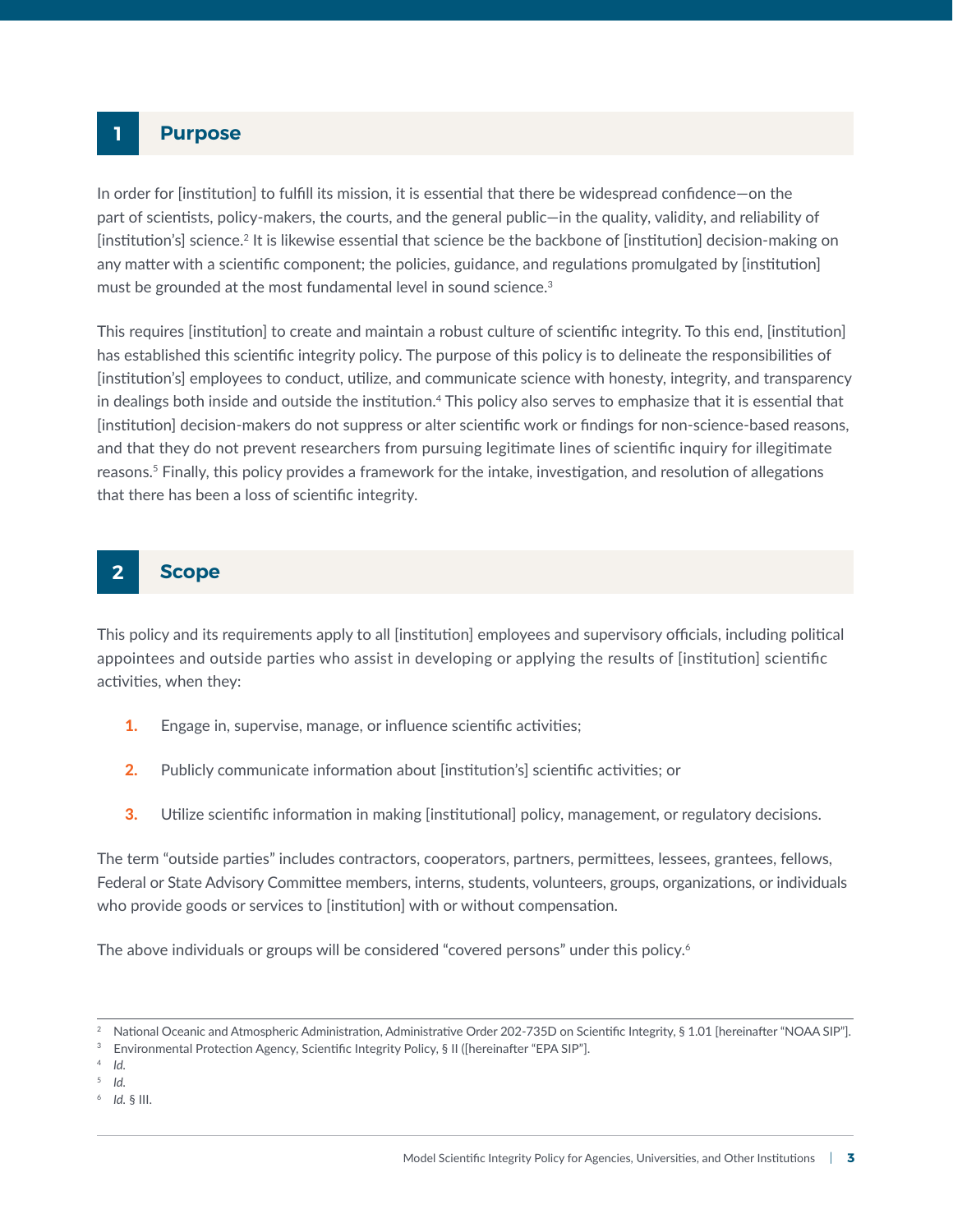## <span id="page-5-0"></span>**3 Definition of Scientific Integrity**

Scientific integrity is the condition that exists when scientific research and publication of the results thereof adheres to the accepted standards, conduct, and professional values of the relevant scientific community.<sup>7</sup>

Adherence to these standards is designed, insofar as possible, to ensure objectivity, clarity, reproducibility, and utility of scientific and scholarly activities and assessments and to prevent bias, fabrication, falsification, plagiarism, outside interference, censorship, and inadequate procedural and information security.<sup>8</sup>

Violation of any of the provisions in Section 4 below will be considered a loss of scientific integrity, and may result in disciplinary measures being imposed on the person or persons responsible.

## **4 Violations of Scientific Integrity**

#### **A. Research Misconduct**

Covered persons may not commit research misconduct. Research misconduct includes:<sup>9</sup>

- 1. Fabrication, falsification, or plagiarism in proposing, performing, or reviewing scientific activities, or in the products or reporting of the results of these activities.
- 2. Research misconduct does not include honest error or differences of opinion.

#### **B. Conflicts of Interest**

Covered persons will not knowingly participate in a scientific activity that causes a personal or financial conflict of interest for themselves or others.<sup>10</sup> In the event that a covered person becomes aware that a conflict of interest exists with respect to a scientific activity, they will promptly disclose it to the relevant ethics office.

A personal conflict of interest exists if an individual has a personal relationship or conducts a personal activity that could impair the individual's ability to act impartially or objectively; could create an unfair competitive advantage for any person or organization; or could create an appearance of any of the preceding. A *de minimis*

<sup>7</sup> Department of the Interior, Departmental Manual Pt. 305, Chpt.3, Integrity of Scientific and Scholarly Activities, § 3.5 (A) [hereinafter "DOI SIP"].

<sup>&</sup>lt;sup>8</sup> Id. See also Rashida Nek & Anita R. Eisenstadt, Review of Federal Agency Policies on Scientific Integrity, Institute for Defense Analyses, Science & Technology Institute 11 (Dec. 2016), [https://www.ida.org/-/media/feature/publications/r/re/review-of-federal-agency-poli](https://www.ida.org/-/media/feature/publications/r/re/review-of-federal-agency-policies-on-scientific-integrity/d-8305.ashx)[cies-on-scientific-integrity/d-8305.ashx](https://www.ida.org/-/media/feature/publications/r/re/review-of-federal-agency-policies-on-scientific-integrity/d-8305.ashx) (describing how other agencies have adopted some core parts of DOI's definition).

<sup>&</sup>lt;sup>9</sup> Office of Research Integrity, Definition of Research Misconduct,<https://ori.hhs.gov/definition-misconduct>

<sup>10</sup> *See* DOI SIP §3.7(A)(5).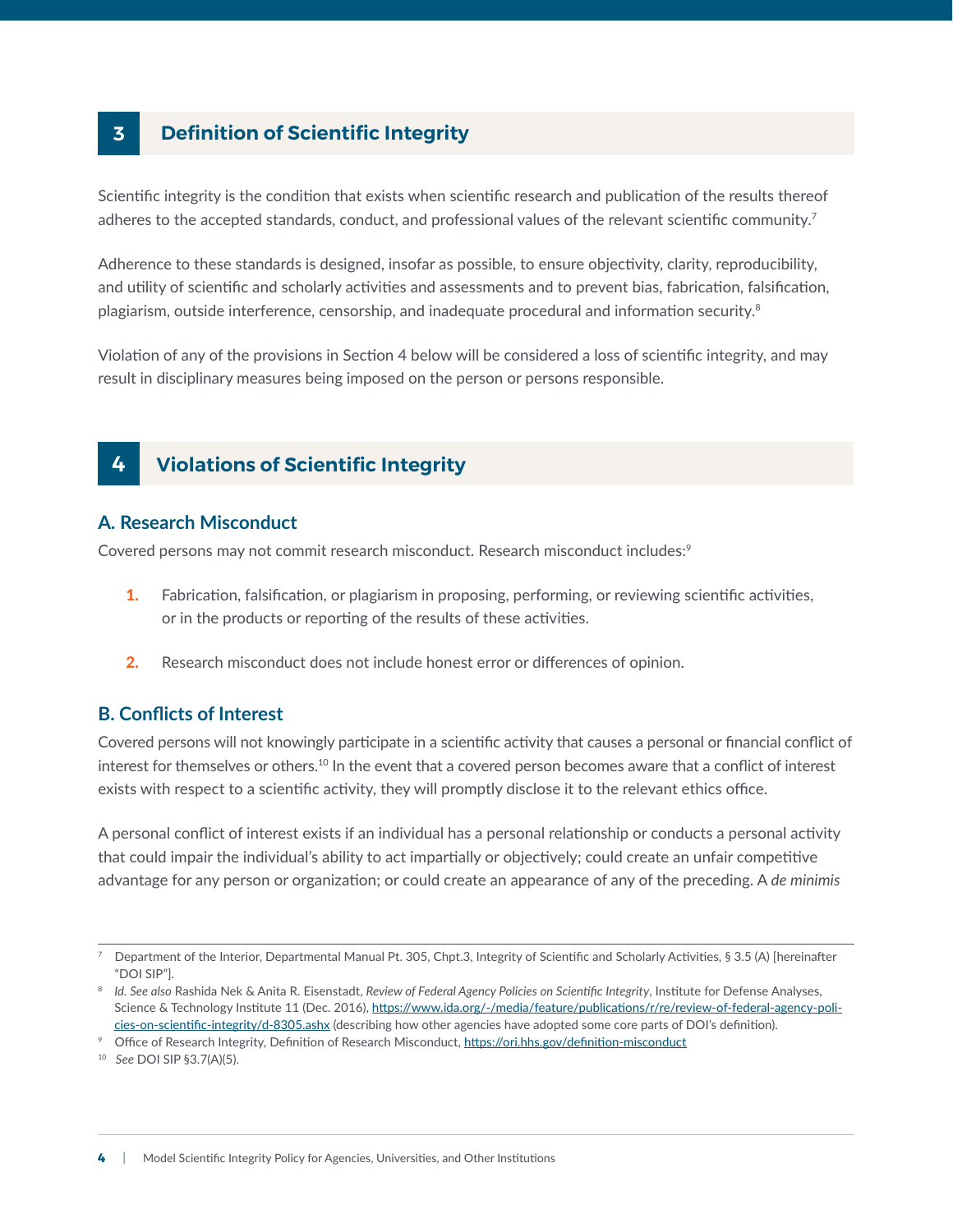interest that would not impair the individual's ability to act impartially or objectively is not covered under this definition.<sup>11</sup>

A financial conflict of interest exists if a project or assignment or other activity carried out in the course of an individual's work duties will materially affect their financial interests, the financial interests of their spouse or other close family member(s), or the financial interests of their general business partner, an organization for which they serve as an officer, director, employee, general partner, or trustee, or someone with whom they have an arrangement for employment or with whom they are negotiating for employment.<sup>12</sup> Covered persons will disclose outside funders of scientific work, and will also disclose all personal and financial conflicts of interest.13

#### **C. Freedom from Political Interference**

Scientists and others at [institution] whose work involves scientific findings must be able to conduct their work free from political influence or interference for political reasons. Covered persons will not engage in censorship or manipulation or attempted censorship or manipulation of a scientist, or of a scientist's work. Under no circumstances will a covered person alter or attempt to alter scientific findings or scientific work, or ask or direct a scientist to alter scientific findings or scientific work, for political reasons or for any other reason not directly related to the scientific accuracy of the work.

Freedom from political interference must also extend to the handling of funding, including grants and gifts.<sup>14</sup> Covered persons will not direct or limit, or attempt to direct or limit, for political reasons or for any other reason not directly related to the scientific validity of the work, the research for which scientists can seek grant funding. Covered persons will likewise not interfere, or attempt to interfere, for political reasons, with the disbursement of grant funds that have been awarded to an [institution] scientist.

Finally, freedom from political interference must similarly mean that [institution] will not allow gifts, or philanthropic grants or pledges from outside special interests to influence what science is done at [institution], how [institution] conducts its hiring or firing for scientific positions, or who is placed in management or administrative positions that impact science at [institution]. With respect to any gift, philanthropic grant, or pledge that does not go to the general fund or university endowment ("restricted gift"), [institution] will place ultimate decision-making authority for accepting or rejecting such restricted gift in the hands of the faculty.<sup>15</sup> [Institution] will also reject any restricted

<sup>11</sup> NOAA SIP § 3; *see also* Federal Acquisition Regulation, General Services Administration, Department of Defense & NOAA (2019) § 3.1101(a)(2), <https://www.acquisition.gov/sites/default/files/current/far/pdf/FAR.pdf>

<sup>12</sup> *See*, e.g., University of California Berkeley, Policy on Research Conflict of Interest, [https://compliance.berkeley.edu/conflict-of-interest/](https://compliance.berkeley.edu/conflict-of-interest/research) [research](https://compliance.berkeley.edu/conflict-of-interest/research). *See also* Claudia Polsky, *Open Records, Shuttered Labs: Ending Political Harassment of Public University* Researchers, 6 U.C.L.A. L. Rev. 208, 286-91 (2018).

<sup>13</sup> *See*, e.g., University of California Berkeley, Policy on Research Conflict of Interest, https://compliance.berkeley.edu/conflict-of-interest/ research. *See also* Claudia Polsky, *Open Records, Shuttered Labs: Ending Political Harassment of Public University Researchers*, 6 U.C.L.A. L. Rev. 208, 286-91 (2018).

<sup>&</sup>lt;sup>14</sup> These paragraphs relating to gifts and similar philanthropic pledges will likely be most relevant where the institution adopting the policy is a university.

<sup>&</sup>lt;sup>15</sup> UnKoch My Campus, Institutional Conflicts of Interest in Academia, Model Policies to Protect Against Donor Interference (2018) at 9, [https://static1.squarespace.com/static/5400da69e4b0cb1fd47c9077/t/5c0f4968032be447e437a07c/1544505706246/Model+Poli](https://static1.squarespace.com/static/5400da69e4b0cb1fd47c9077/t/5c0f4968032be447e437a07c/1544505706246/Model+Policy+Final.pdf)[cy+Final.pdf.](https://static1.squarespace.com/static/5400da69e4b0cb1fd47c9077/t/5c0f4968032be447e437a07c/1544505706246/Model+Policy+Final.pdf)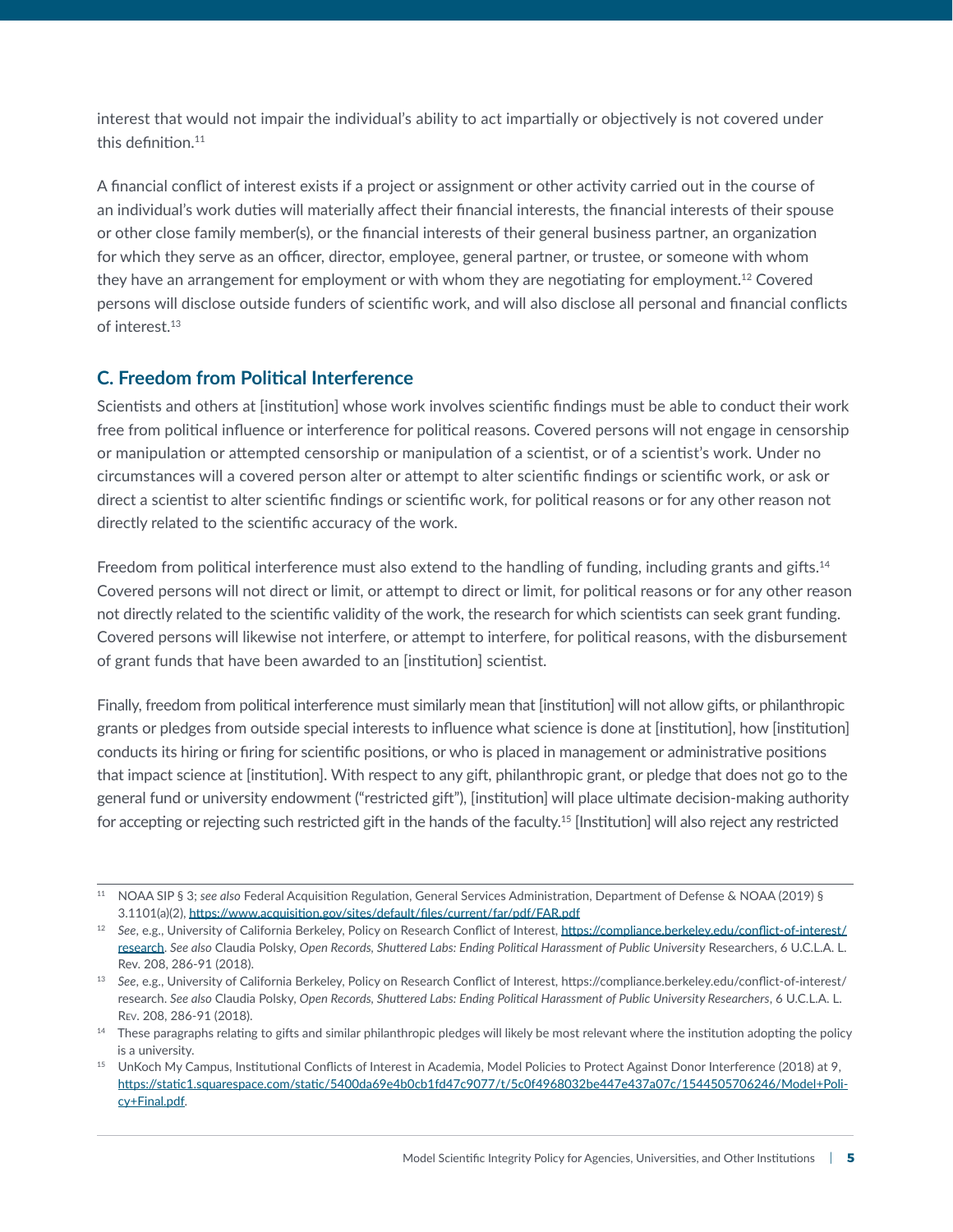gift that gives any outside interest undue influence over scientific research, hiring for scientific positions, or scientific programming or curricula.<sup>16</sup>

#### **D. Freedom from Threats and Intimidation**

Scientists must be able to conduct their work free from threats or attempts at intimidation. Covered persons will not threaten, intimidate, or coerce, or attempt to threaten, intimidate, or coerce any scientist to alter or censor scientific findings, or to reach preordained conclusions.17

#### **E. Science-Based Decision-Making**

All covered persons will consider the best available science when making policy and regulatory decisions.<sup>18</sup> This includes using scientific information derived from well-established scientific processes; ensuring that the studies or models used to support policy or regulatory decisions—whether they are generated within [institution] or externally—undergo independent peer review where appropriate; ensuring that scientific information used for policy or regulatory decisions is reflected accurately; and making the scientific findings or conclusions considered or relied on in policy or regulatory decisions available online and in open formats.19

#### **F. Freedom to Communicate About Research**

It is both the right and the responsibility of [institution] scientists and their managers to provide timely information about their scientific activities as well as their technical or professional opinions to the media, the public, and the scientific community. Covered persons may freely speak to the media, the public, and the scientific community about scientific and technical matters based on their expertise and official work. They do not need prior approval to do so.20

Moreover, [institution] scientists have an affirmative obligation to be available to, and must be allowed to, answer inquiries from the news media regarding their scientific work. If an [institution] scientist is unwilling or unable to communicate directly with the news media, the scientist should still provide timely assistance to the appropriate institutional office to prepare and approve full and accurate responses to media inquiries.<sup>21</sup>

The freedom of expression protected by this provision does not obviate other applicable rules or protections regarding confidentiality, unfinished scientific work product, classified or privileged information, or trade secrets.

16 *Id*. at 9.

<sup>17</sup> NOAA SIP § 7.01 & 7.02.

 $18$  EPA SIP § IV(A)(1)(c).

<sup>19</sup> U.S. Department of Agriculture, Departmental Regulation 1074-001, Scientific Integrity, § 6(c)(4).

<sup>20</sup> NOAA SIP § 4.05.

<sup>21</sup> EPA SIP § B(1)(d).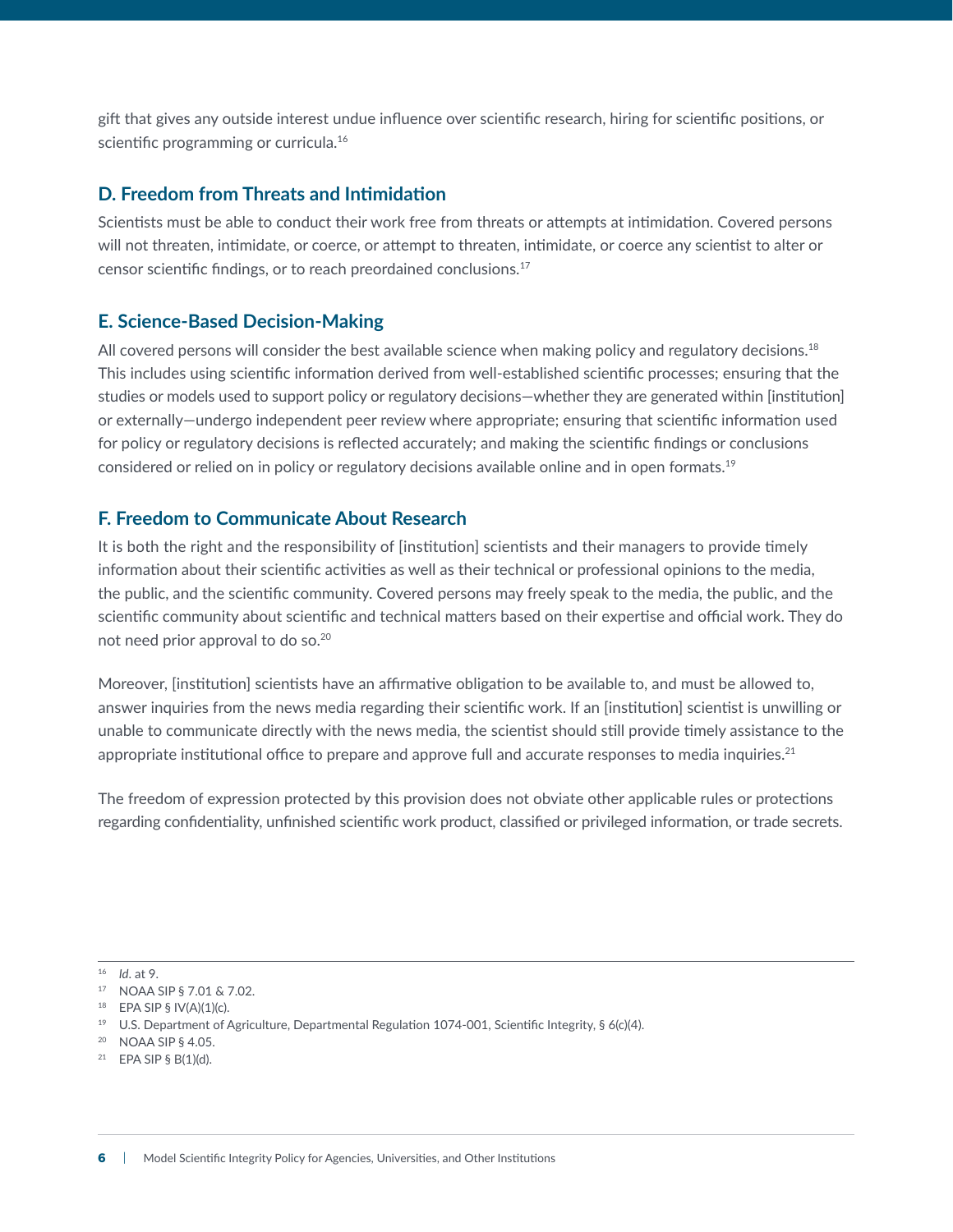#### **G. Freedom to Make Public Statements of Opinion**

Covered persons are entitled to free exercise of their right to publicly express their personal views and opinions as private citizens. When doing so, they should make clear that they are not speaking on behalf of or as a representative of [institution], but rather in their private capacity, and that the opinions they express are not necessarily those of [institution].22

When expressing a personal view or opinion as a private citizen, covered persons may include their [institutional] title or position when such information is given to identify them, as a biographical detail that is not given more prominence than other significant biographical details.23

Covered persons are specifically entitled to express their personal views and opinions via social media and other online fora such as blogs, provided they do so using personal accounts. Covered persons should take care that personal use of social media or other online fora does not create the appearance of official use or create the appearance that the [institution] endorses the views expressed.<sup>24</sup>

The freedom of expression protected by this provision does not obviate other applicable rules regarding classified or privileged information, or trade secrets.

#### **H. Freedom to Provide Information to Lawmakers**

Covered persons will not interfere with or deny the right of scientists to furnish information to any local, state, or federal legislative body, including either house of Congress, or to committees or members of any such body.<sup>25</sup>

The freedom of expression protected by this provision does not obviate other applicable rules regarding classified or privileged information, trade secrets, or the right to furnish information to other investigatory bodies such as Attorneys General.

#### **I. Classified Information**

Covered persons are prohibited from using the fact that certain information has been classified as a means of suppressing other scientific results or information that is properly made public. At the same time, this policy acknowledges that information that may affect national security must remain classified.<sup>26</sup>

 $22$  EPA SIP § B(1)(b).

<sup>&</sup>lt;sup>23</sup> Ethics Guide for DOI Employees 16 (2017), [https://www.doi.gov/sites/doi.gov/files/uploads/ethics\\_pocket\\_guide\\_for\\_doi\\_employ](https://www.doi.gov/sites/doi.gov/files/uploads/ethics_pocket_guide_for_doi_employees_2017.pdf)[ees\\_2017.pdf](https://www.doi.gov/sites/doi.gov/files/uploads/ethics_pocket_guide_for_doi_employees_2017.pdf)

<sup>24</sup> DOI Departmental Manual Pt. 470, Chpt. 2, Digital Media Policy § 2.7 (2018).

<sup>25 5</sup> U.S.C. § 7211.

<sup>&</sup>lt;sup>26</sup> Department of Energy, Order 411.2, Scientific Integrity, §  $4(g)(3)$ .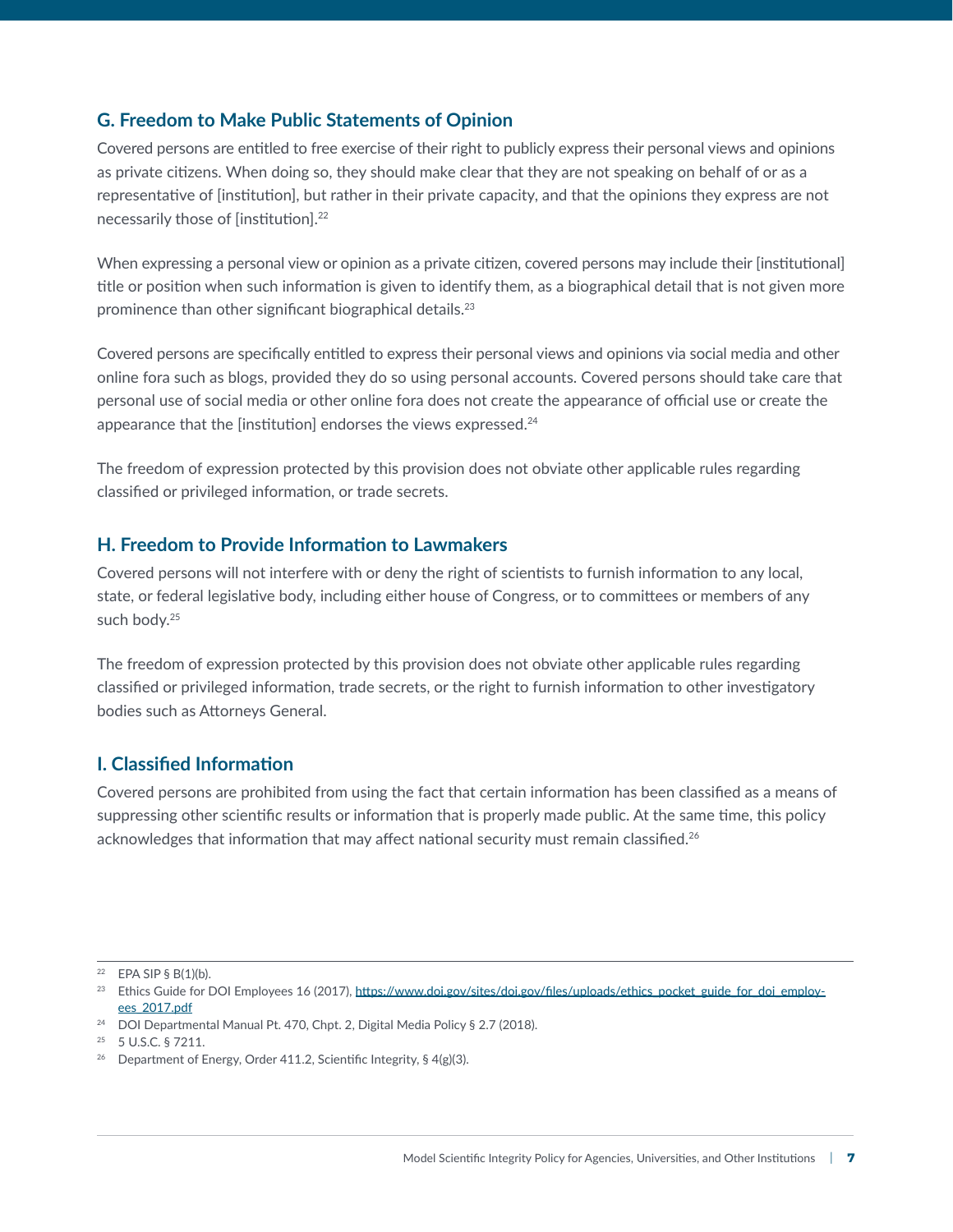#### **J. Appropriate Attribution of Contributions to Research**

Covered persons who are the responsible author(s) of any scientific research or communication must ensure that the approval of all listed authors or contributors is obtained; that all contributions to the work are appropriately acknowledged in a manner conforming to accepted standards of the relevant discipline(s) and publication(s); that they have exercised due diligence in ensuring that all issues related to intellectual property and related matters have been resolved; and that they understand relevant terms and conditions for publication, including copyright.27

#### **K. Right of Scientists to Review and Correct Institutional Communications**

[Institution] scientists have the right to review, correct, and approve the scientific content of any proposed [institution] document intended for public dissemination that significantly relies on their research, identifies them as an author, or represents their scientific opinion.<sup>28</sup>

#### **L. Right of Scientists to Participate in Professional Development Activities**

The professional development and stature of [institution] scientists is important for ensuring widespread public trust and confidence in [institution] science, and is therefore a fundamental component of scientific integrity. [Institution] encourages its scientists to:<sup>29</sup>

- **1.** Publish their work in peer-reviewed professional and scholarly journals and other appropriate outlets
- 2. Serve on editorial boards and on scientific and technological expert review panels
- **3.** Participate in peer review

Independent peer review of [institutional] science is a crucial aspect of scientific integrity.<sup>30</sup> Scientific studies used to support regulatory and other policy decisions made by [institution] and/or produced by or done on behalf of [institution] must undergo appropriate levels of independent review. This strengthens the actual and perceived credibility of [institution's] science.<sup>31</sup>

Scientists' ability to participate as peer reviewers is also an important part of their professional development and career advancement.<sup>32</sup> [Institution's] scientists are strongly encouraged to participate as peer reviewers both for internal agency projects and as external peer reviewers for academic or scientific journals.

<sup>&</sup>lt;sup>27</sup> Government of Canada, Office of the Chief Science Advisor, Model Policy on Scientific Integrity, § 7.5.6, [https://www.ic.gc.ca/eic/](https://www.ic.gc.ca/eic/site/052.nsf/eng/00010.html) [site/052.nsf/eng/00010.html](https://www.ic.gc.ca/eic/site/052.nsf/eng/00010.html) [hereinafter "Canadian Model Policy"].

<sup>28</sup> EPA SIP § B(1)(e).

<sup>29</sup> NOAA SIP § 4.07.

<sup>30</sup> EPA SIP § C.

<sup>31</sup> *Id.* § A(2)(d).

<sup>32</sup> *See generally* [Kristen B. Pytynia](https://journals.sagepub.com/action/doSearch?target=default&ContribAuthorStored=Pytynia%2C+Kristen+B), *Why Participate in Peer Review as a Journal Manuscript Reviewer: What's in It for You?*, Otolaryngology–Head And Neck Surgery (Sept. 2016), [https://www.ncbi.nlm.nih.gov/pubmed/27677597.](https://www.ncbi.nlm.nih.gov/pubmed/27677597)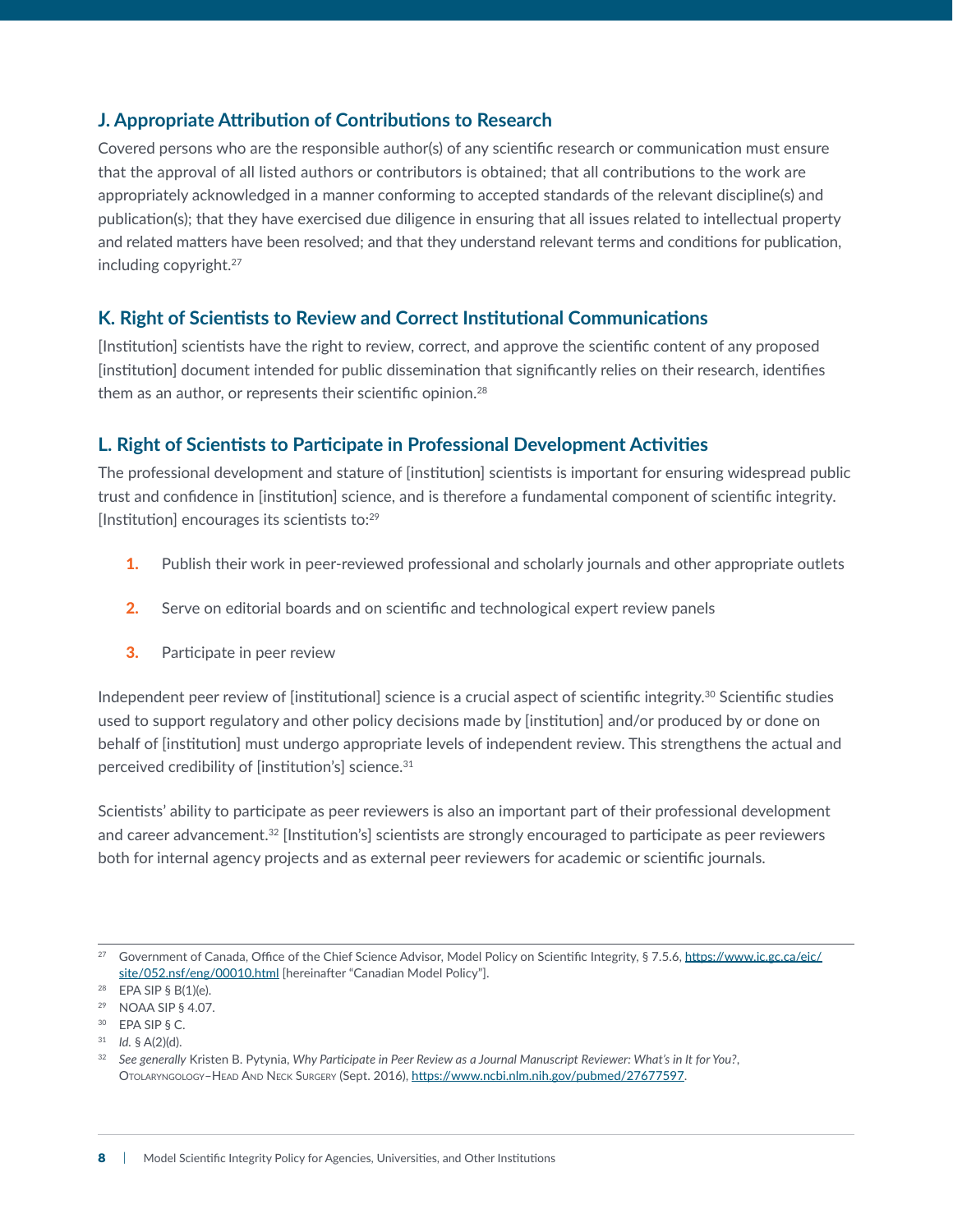#### **M. Professional Conferences**

Covered persons are strongly encouraged to participate in professional conferences and presentations, including by presenting papers or otherwise participating as speakers at such conferences or presentations.33

#### **N. Professional and Scholarly Societies**

Covered persons are encouraged to participate in professional or scholarly societies, committees, task forces, and other specialized bodies of professional societies, including serving as officers or on governing boards of such societies.<sup>34</sup>

#### **O. Hiring Practices**

[Institution] will select candidates for scientific positions based primarily on their scientific and technical knowledge, credentials, experience, and integrity.35

#### **P. Use and Staffing of Federal Advisory Committees**<sup>36</sup>

Federal Advisory Committees (FACs) are an important tool for ensuring the credibility and quality of [institution] science. To that end:<sup>37</sup>

In almost all cases, FACs should meet and deliberate in public, and materials prepared by or for a FAC should be available to the public.

Recruitment of new FAC members should be transparent and conducted through broadly available vacancy announcements, including publication in the federal register. The recruitment process should include an invitation for the public to recommend individuals for consideration and submit self-nominations.

Professional biographical information for appointed committee members, including current and past professional affiliations, should be made widely available to the public (e.g., on a website). Such information should clearly demonstrate an individual's qualifications for serving on a committee.

The selection of members to serve on a scientific or technical FAC should be based on knowledge, expertise, contribution to the relevant subject area, and consideration of conflicts of interest. All conflict of interest waivers granted to committee members should be fully disclosed and made widely publicly available (e.g., on a website).

All reports, recommendations, and other work product developed by FACs are solely controlled by such committees rather than by [institution], and are therefore not subject to revision by [institution].

<sup>&</sup>lt;sup>33</sup> Centers for Disease Control, Guidance on Scientific Integrity, at 21 [hereinafter "CDC SIP"].

<sup>34</sup> *Id.*

<sup>35</sup> EPA SIP § A(2)(d); CDC SIP at 6.

<sup>&</sup>lt;sup>36</sup> This section on Federal Advisory Committees will likely only be relevant where the institution adopting the policy is a federal agency.

<sup>37</sup> EPA SIP § C(2)(d); *see also* Federal Advisory Committee Act, Pub. L. 92-463 (1972).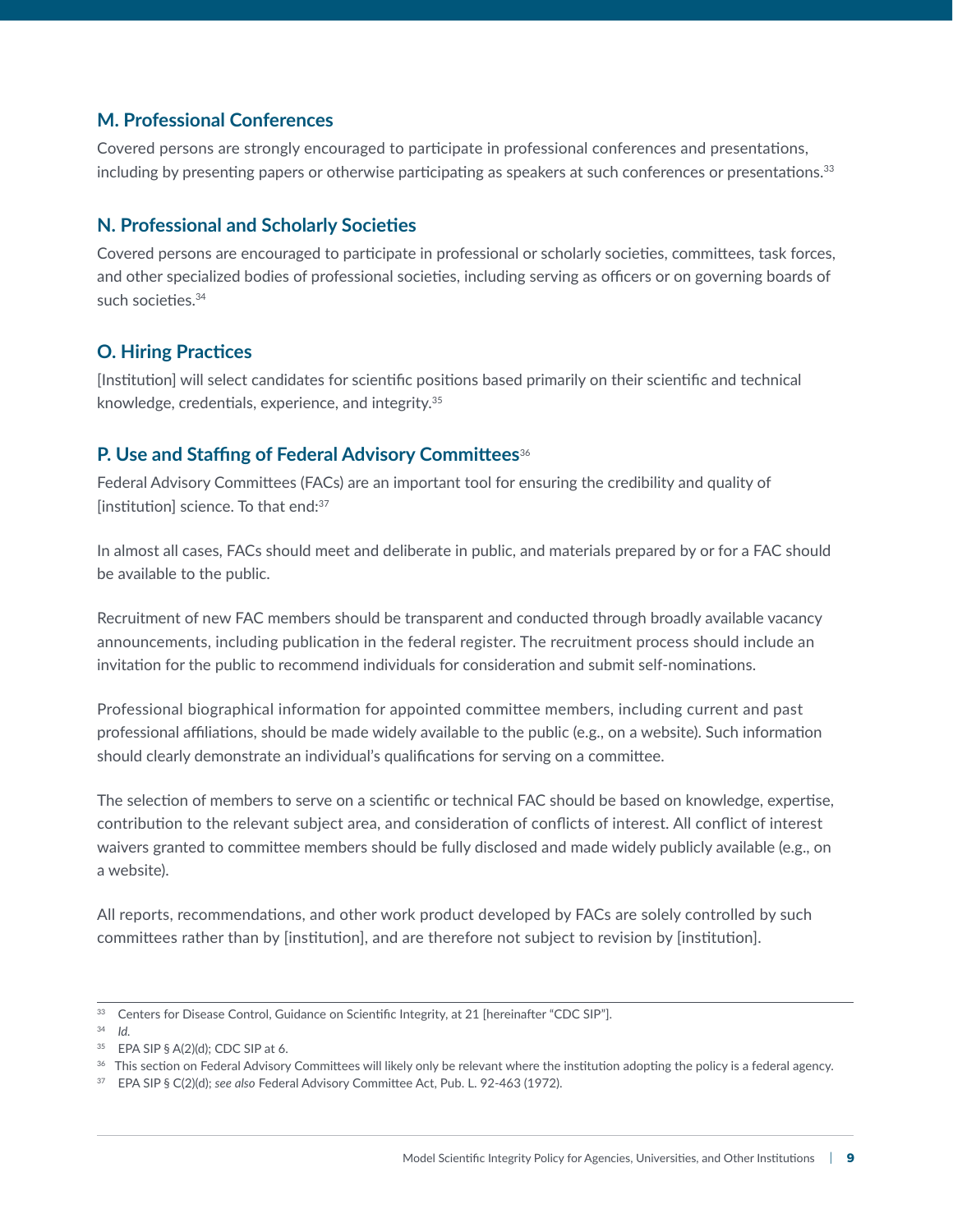## <span id="page-11-0"></span> **Procedure for Handling Allegations of Loss of Scientific Integrity<sup>38</sup>**

#### **A. Evidentiary Standard**

A finding that there has been a loss of scientific integrity requires that:<sup>39</sup>

- **1.** There is a significant departure from accepted practices of the relevant research community;
- 2. The departure is committed intentionally, knowingly, or recklessly; and
- **3.** The departure is proven by a preponderance of the evidence.

#### **B. Implementation**

[Institution] will appoint a dedicated Scientific Integrity Official (SIO), who will be responsible for overseeing scientific integrity at [institution]. This official should be insulated from any political appointees. The SIO will be responsible for ensuring that alleged breaches of this policy are promptly and thoroughly reviewed and investigated.40

The SIO will communicate this policy to all [institution] employees, and will also ensure that outside parties $41$ are informed of this policy. The SIO will also continue to develop additional procedures, policies, guidelines, tools, training, and professional development opportunities necessary to support this policy.<sup>42</sup>

Covered persons who believe a loss of scientific integrity has occurred should seek to resolve the issue in a fair and respectful manner, and are encouraged to consider informal methods of resolution such as dialogue or mediation. Where possible, [institution] employees are also encouraged to discuss and resolve these matters with an immediate supervisor. They can also seek informal advice and support from the office of the SIO and other appropriate sources within [institution].<sup>43</sup>

- 42 Canadian Model Policy, § 7.1.
- 43 *Id.* at § 7.2.2.1.

<sup>&</sup>lt;sup>38</sup> We have included specific procedural requirements, including time limitations, in this section of the model language because we believe that detailing such requirements is essential for a strong, useful, and well-implemented scientific integrity policy. In many cases we have drawn directly on existing policies in doing so. Of course, each individual institution may wish to adjust the specific timing requirements and other similar procedural elements in this section as appropriate.

<sup>39 42</sup> U.S.C. § 93.104.

<sup>&</sup>lt;sup>40</sup> Canadian Model Policy, § 7.2.2.3.

<sup>41</sup> As defined in Part 2, *supra.*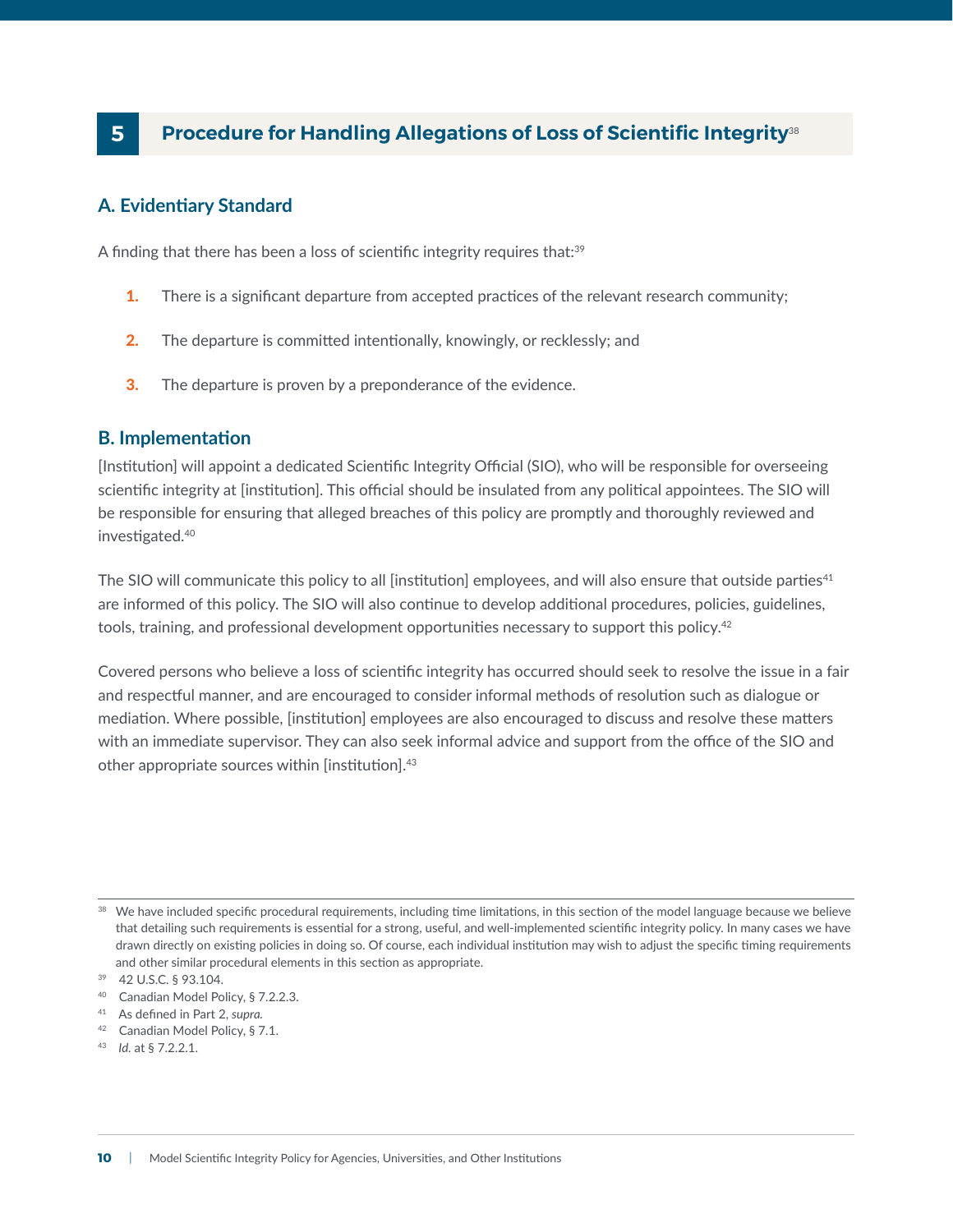### **C. Filing a Complaint**<sup>44</sup>

A complaint may be made pursuant to this policy by any individual, group, or organization that becomes aware of a suspected loss of scientific integrity.

The complaint should be submitted to: [the relevant Scientific Integrity Office, Dean of College, Dean of Research, or similar].<sup>45</sup>

The complaint must be in writing and must contain:

- **1.** The name of the person(s) or organization alleged to have committed the scientific integrity violation, if known; and
- 2. A statement of facts (including dates, locations, and actions) that support the complaint, including when and how the complainant first learned of such facts.

Complaints may be submitted anonymously, but the complainant should understand that this may make effective assessment and investigation of the complaint more difficult. Alternatively, if desired, the name of the complainant can be kept confidential from the respondent to the extent possible.

#### **D. Preliminary Assessment**<sup>46</sup>

Upon receipt of a complaint, the [official responsible for conducting the investigation, referred to as the "deciding official"] shall promptly assess the information presented to determine whether it alleges a loss of scientific integrity as defined by this policy, and whether the allegation is sufficiently credible and specific on its face that it warrants further action. If both of these criteria are met, the inquiry phase begins.

In the event that the [deciding official] makes a preliminary assessment that the complaint does not sufficiently allege a loss of scientific integrity, the complainant may appeal by submitting a request to [the relevant Scientific Integrity Officer, Department Head or similar] within 15 days.

<sup>44</sup> DOI SIP § 3.8.

<sup>&</sup>lt;sup>45</sup> Note that complaints may also in some cases be submitted to the relevant Inspector General. However, Inspectors General are independent entities and have their own investigatory procedures.

<sup>46</sup> Stanford University, Research Policy Handbook § 1.7, 6(A) Research Misconduct: Policy on Allegations, Investigation, and Reporting [hereinafter "Stanford Research Misconduct Policy"], [https://doresearch.stanford.edu/policies/research-policy-handbook/conduct-re](https://doresearch.stanford.edu/policies/research-policy-handbook/conduct-research/research-misconduct-policy-allegations-investigations-and-reporting)[search/research-misconduct-policy-allegations-investigations-and-reporting.](https://doresearch.stanford.edu/policies/research-policy-handbook/conduct-research/research-misconduct-policy-allegations-investigations-and-reporting) *See also* DOI Scientific Integrity Procedures Handbook § 3.6 (allowing for a similar panel to be convened).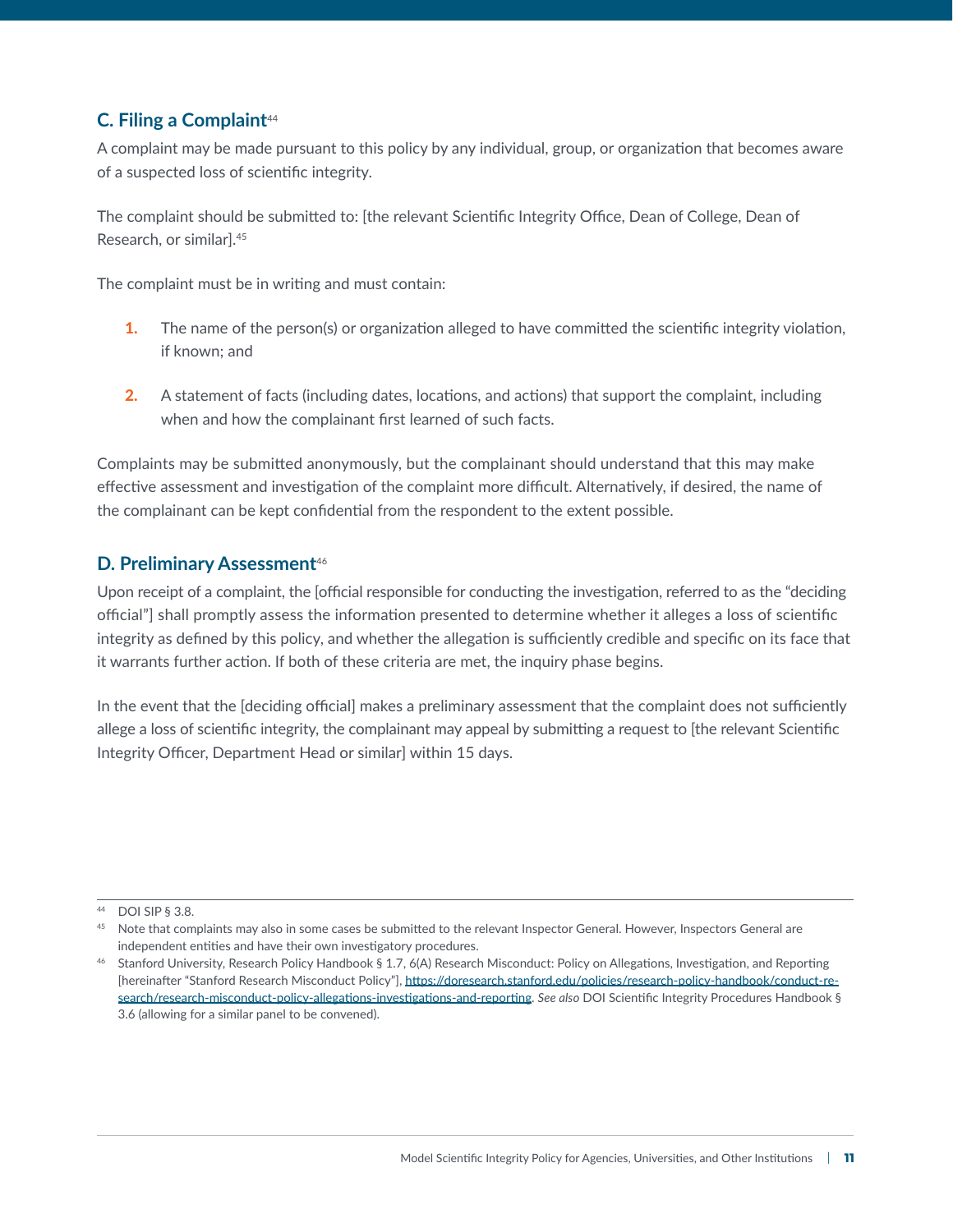#### **E. Inquiry**<sup>47</sup>

The inquiry phase consists of preliminary information-gathering and fact-finding to determine whether there is sufficient substance to the complaint or other evidence of a breach of scientific integrity to warrant a full-fledged investigation.

From the time the [deciding official] determines that further inquiry into the allegation is required, the [deciding official] has 30 days to appoint an inquiry panel. This panel will be composed of people within [institution] who (a) have appropriate scientific and technical knowledge to evaluate the allegations being made and assess relevant evidence; and (b) do not have unresolved personal or financial conflicts of interest with any of the parties. The panel must consist of at least one peer of the respondent [i.e. someone at a similar level of responsibility, or with similar status as faculty, administrator, or student if the institution is a university].

Members of the inquiry panel are required to disclose any actual or potential conflicts of interest prior to their appointment.

At the time of, or before the beginning of an inquiry, the accused individual(s) shall be informed of the allegations, and be afforded the opportunity to respond to them.

Relevant individuals, including the complainant(s), if known, may be interviewed during the inquiry phase.

The inquiry panel will prepare an inquiry report, which will include a recommendation as to whether or not a full investigation is warranted. Both the complainant(s) and the respondent(s) shall also be provided with a copy of the draft inquiry report and be given an opportunity to comment on the proposed findings for the consideration of those conducting the inquiry.

The inquiry panel will then prepare a final inquiry report. The final inquiry report is to be submitted to the [deciding official] within 60 days of formation of the inquiry panel. If this time frame is not possible in a particular case, the reasons are to be documented and the [deciding official] so informed. The final inquiry report shall include any comments provided by the parties in response to the draft report. The [deciding official] has 30 days from receipt of the report of the inquiry panel to decide whether to dismiss the complaint or order an investigation. Written notice of this action shall be provided to the respondent(s).

In the event that the [deciding official] dismisses the complaint, the complainant may appeal by submitting a request to [the relevant Scientific Integrity Officer, Department Head or similar] within 30 days.

<sup>47</sup> *See*, University of California Berkeley Policy on Research Misconduct, § 1(C)(3) [hereinafter "UC Berkeley Research Misconduct Policy"], [https://vcresearch.berkeley.edu/research-policies/research-compliance/research-misconduct.](https://vcresearch.berkeley.edu/research-policies/research-compliance/research-misconduct) *See also* Stanford Research Misconduct Policy § 6(B).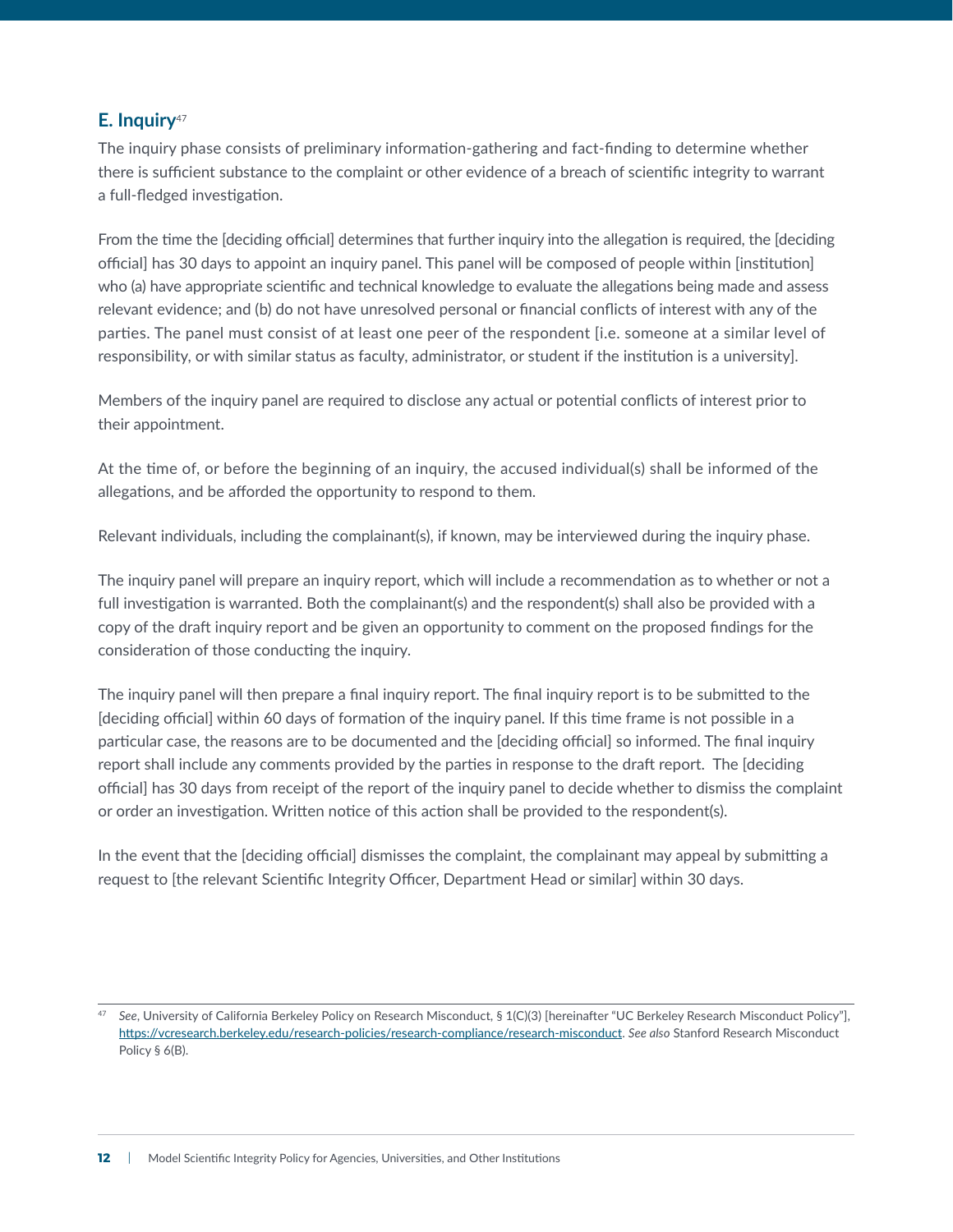#### **F. Investigation***<sup>48</sup>*

If an investigation is ordered, it shall begin within 30 days of its authorization by the [deciding official] and shall be completed and a final investigation report sent to the [deciding official] within 90 days from its commencement.

During the 30-day period between the authorization of an investigation and its commencement, [the deciding official] shall appoint an investigation panel chair (IPC). The IPC shall be an individual with relevant subjectmatter expertise. The IPC will select the other members of the investigation panel, which shall be composed of persons within [institution] with appropriate scientific and technical knowledge to evaluate the allegations being made and assess relevant evidence. The panel must consist of at least one peer of the respondent [i.e. someone at a similar level of responsibility, or with similar status as faculty, administrator, or student if the institution is a university].

Members of the investigation panel are required to disclose any actual or potential conflicts of interest prior to their appointment.

An investigation should normally include an examination of the relevant documentation, including but not limited to relevant research data and proposals, publications, correspondence, notes and memoranda. Complainants, respondents, and witnesses who may have information related to the matter should be interviewed. Complete written summaries of each interview shall be provided to the individual being questioned, and any comments should be appended to the summary, or reflected in a revised summary if the interviewer agrees.

The parties must both be given an opportunity to provide written testimony, and the panel may request oral testimony from either or both parties. The participants in the proceeding do not have a right to cross-examine witnesses in the event oral testimony is elicited, but the panel may in its discretion permit such questioning. The panel shall afford the complainant(s) and the respondent(s) the opportunity to submit written questions, which the panel may, but is not required to, propound to parties or witnesses. Both parties have the right to be represented by a lawyer in providing written or oral testimony.

Once the panel has completed the investigation, it will develop an investigation report. The report must contain a recommendation for the [deciding official] to either 1) dismiss the allegation(s), or 2) determine that a loss of scientific integrity has occurred. In the case that the panel recommends a determination that a loss of scientific integrity has occurred, the report must include recommendations for specific actions to restore scientific integrity, as well as for any punitive action the panel believes appropriate.

A draft of the investigation report will be made available to both the complainant(s) and the respondent(s) with the opportunity to provide comments for the consideration of those conducting the investigation. Any comments on the draft from the parties shall be appended to the final report. The final investigation report, along with any comments, is then submitted to the [deciding official], who determines whether or not to implement the panel's

<sup>48</sup> *See* UC Berkeley Research Misconduct Policy § 1(C)(3), Stanford Research Misconduct Policy § 6(C)).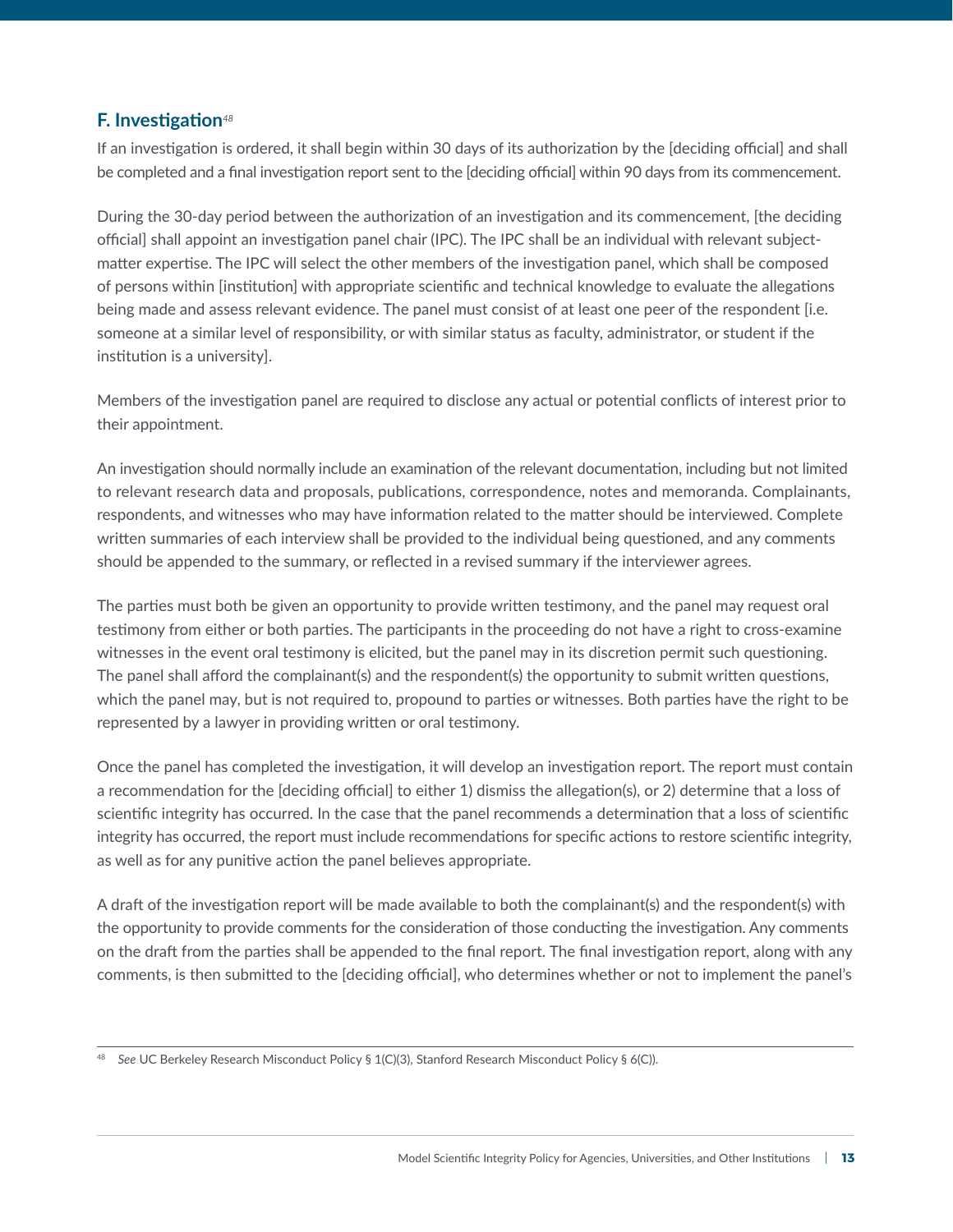recommendations. If the [deciding official] declines to implement the panel's recommendations, he or she must detail in writing the reasons why.

The investigation must conclude within 120 days of the date it began unless the [deciding official] approves an extension.

Either party may appeal the result of the investigation by submitting a written request to the SIO within 30 days of receipt of the final report. The parties shall have access to an administrative process and administrative appeal for dispute resolution.49

#### **G. Remedial and Disciplinary Action**

If a violation of scientific integrity is found to have occurred, then the [deciding official] shall determine what if any remedial and/or disciplinary actions are appropriate.

Appropriate remedial and disciplinary actions may include:<sup>50</sup>

- **1.** Removal from a particular research project;
- **2.** Suspension or termination of an active research award;
- **3.** Correction or retraction of published scientific work;
- 4. Correction or retraction of [institution] media releases pertaining to scientific work;
- **5.** Release of inappropriately suppressed scientific materials;
- **6.** Reversal of unfavorable job actions;
- **7.** Monitoring or supervision of future [institution] scientific activities;
- 8. Required validation of data or sources;
- 9. Training and/or mentoring;
- 10. Demotion;
- 11. Suspension; or
- 12. Termination.

<sup>49</sup> *See* H.R. 1709 § 3(k)(1) (116th Congress, March 3, 2019), https://www.congress.gov/bill/116th-congress/house-bill/1709/text?.

<sup>50</sup> CDC SIP § 9(h)(1).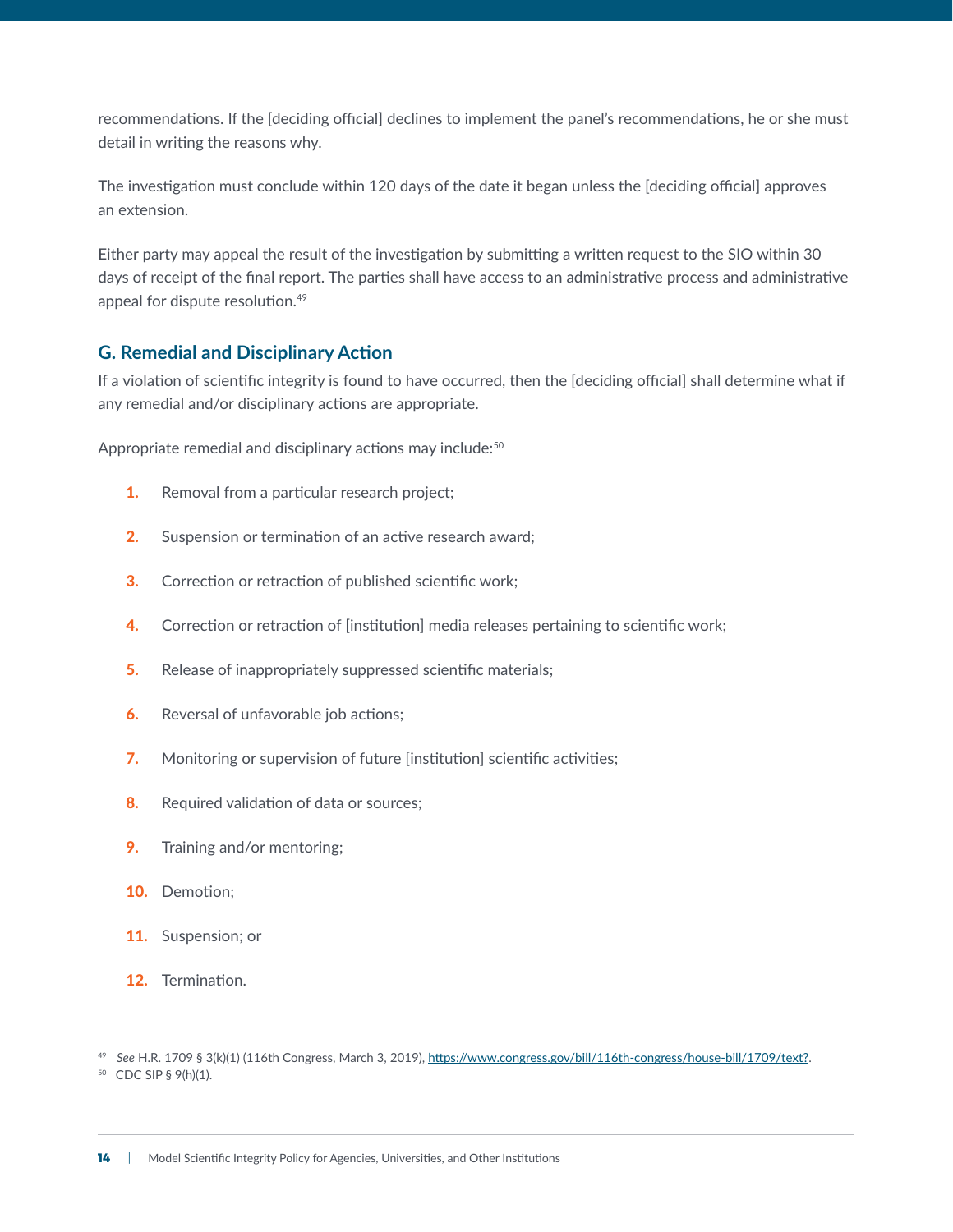## <span id="page-16-0"></span>**6 Rights of Complainants, Respondents, Witnesses & Other Participants**

#### **A. Confidentiality**<sup>51</sup>

Great care shall be taken to preserve confidentiality throughout the reporting, assessment, and investigation of an allegation of loss of scientific integrity. [Institution] recognizes in particular the potential jeopardy to the reputation and rights of the parties, and will accordingly provide information only to those with a need to know. [Institution] will protect, to the best of its ability, the privacy of those who, in good faith, report allegations of research misconduct, of those who are the subject of such allegations, and of those who participate in inquiries or investigations into such allegations.

#### **B. Protection Against Retaliation**<sup>52</sup>

Retaliation of any kind against anyone who, acting in good faith, reports or provides information about suspected or alleged violation of this policy is prohibited. Retaliation of any kind against anyone who participates in good faith in any part of an investigatory process carried out pursuant to this policy is likewise prohibited. A covered person who engages in such retaliation may be subject to disciplinary action, up to and including termination.

#### **C. Avoidance of Conflicts for Persons Conducting the Investigation**<sup>53</sup>

Precautions should be taken to avoid unresolved personal, professional or financial conflicts of interest on the part of those involved in the inquiry or investigation.

### **7 Public Availability and Ongoing Performance Assessment**

This policy, as well as any associated policies, directives, or guidelines, will be posted on [institution's] public website in a permission-less, downloadable form.<sup>54</sup>

Furthermore, [Institution] will, on a rolling basis, make publicly available (preferably on the [institution's] website in a searchable format) summaries of each allegation of a loss of scientific integrity, while taking the concerns about confidentiality identified above into consideration as appropriate. These summaries will also

<sup>51</sup> University of Michigan, Standard Practice Guide, Procedures for Investigating Allegations of Misconduct in the Pursuit of Scholarship and Research under SPG 303.3 § E(1), [https://research-compliance.umich.edu/sites/default/files/resource-download/spg\\_303.03\\_pro](https://research-compliance.umich.edu/sites/default/files/resource-download/spg_303.03_procedures.pdf)[cedures.pdf.](https://research-compliance.umich.edu/sites/default/files/resource-download/spg_303.03_procedures.pdf)

<sup>&</sup>lt;sup>52</sup> See Harvard University Interim Policy and Procedures for Responding to Allegations of Research Misconduct § V(G), [https://research.fas.](https://research.fas.harvard.edu/policies/procedures-responding-allegations-misconduct-research) [harvard.edu/policies/procedures-responding-allegations-misconduct-research.](https://research.fas.harvard.edu/policies/procedures-responding-allegations-misconduct-research)

<sup>53</sup> *See* Columbia University Institutional Policy on Misconduct in Research, § K(2), [https://research.fas.harvard.edu/policies/procedures-re](https://research.fas.harvard.edu/policies/procedures-responding-allegations-misconduct-research)[sponding-allegations-misconduct-research](https://research.fas.harvard.edu/policies/procedures-responding-allegations-misconduct-research).

<sup>54</sup> Canadian Model Policy, § 7.3.1.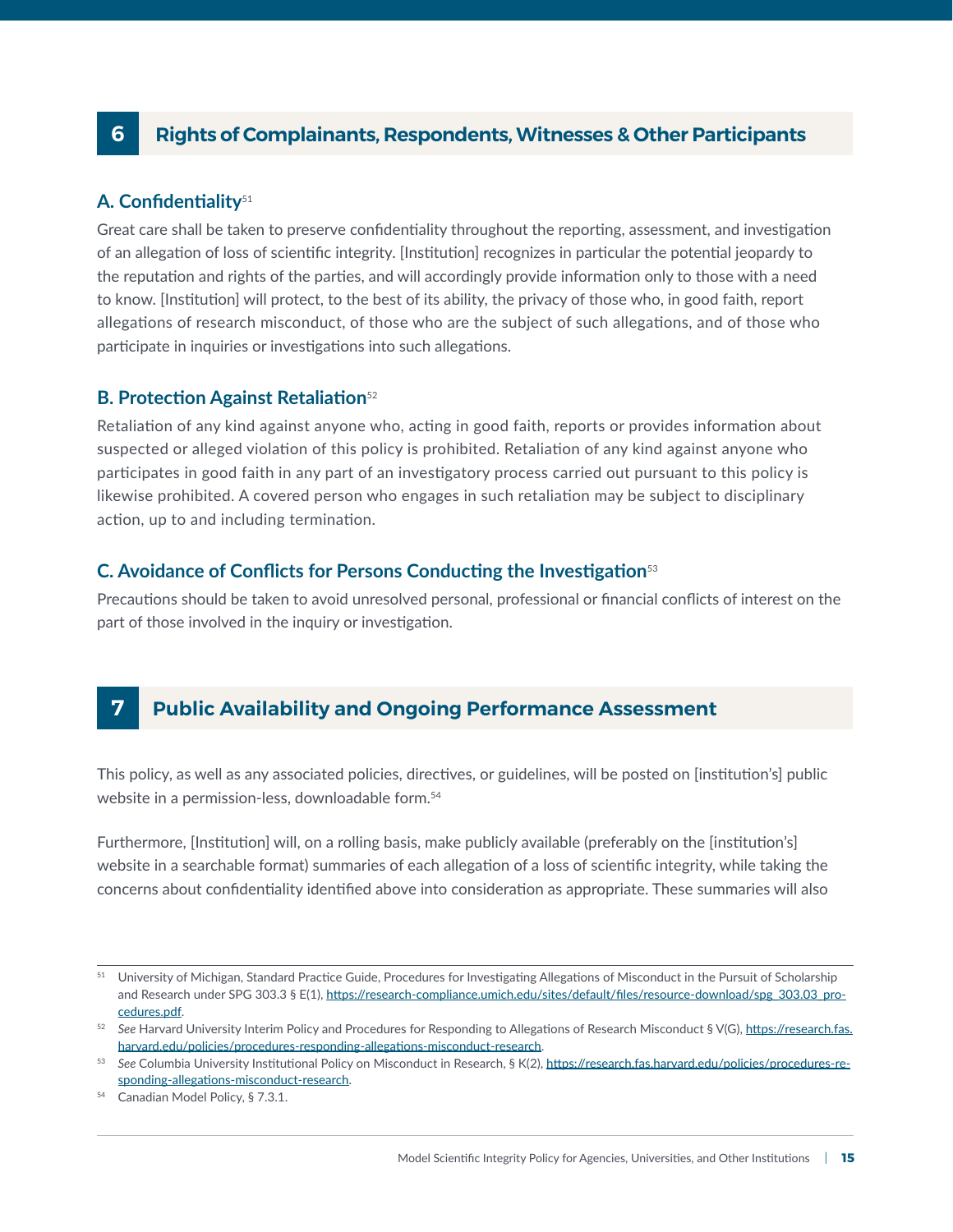describe how [institution] handled the situation, what conclusion was reached and why, and how the situation was resolved.

[Institution] will additionally develop and implement a plan for assessing the performance of this policy on an ongoing basis. At regular intervals [institution] will evaluate (a) the extent to which this policy has achieved its objectives; and (b) what future modifications of this policy and any associated policies, guidelines, or other instruments would be likely to improve this policy's performance.<sup>55</sup> At a minimum, this policy is to be reviewed every two years to ensure its effectiveness and adherence with applicable rules and regulations.<sup>56</sup>

Any plan developed and implemented pursuant to this provision should identify (a) the performance indicators that will be monitored; (b) how relevant information about these indicators will be collected, organized, and assessed; (c) how performance baselines will be characterized; and (d) how changes from those baselines will be quantified and evaluated.57

<sup>55</sup> *Id*. at § 7.9.1.

<sup>56</sup> EPA SIP § V(E).

<sup>57</sup> Canadian Model Policy §7.9.2.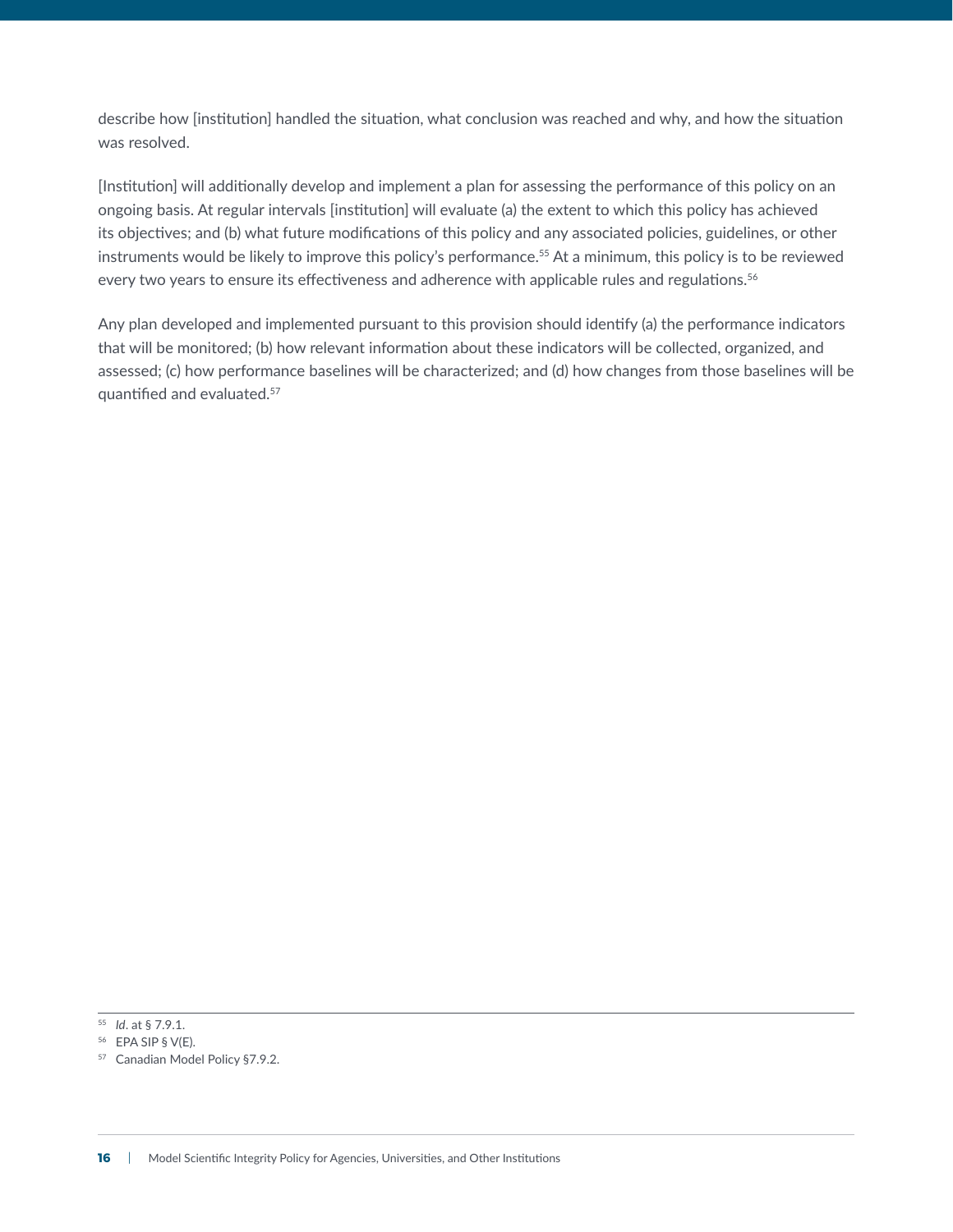**This guide is not a substitute for legal advice. If you are a scientist facing a scientific integrity issue, please contact CSLDF or another attorney for help.**

**Contact CSLDF at (646) 801-0853**

**Or send an email to [lawyer@csldf.org](mailto:lawyer%40csldf.org?subject=)**